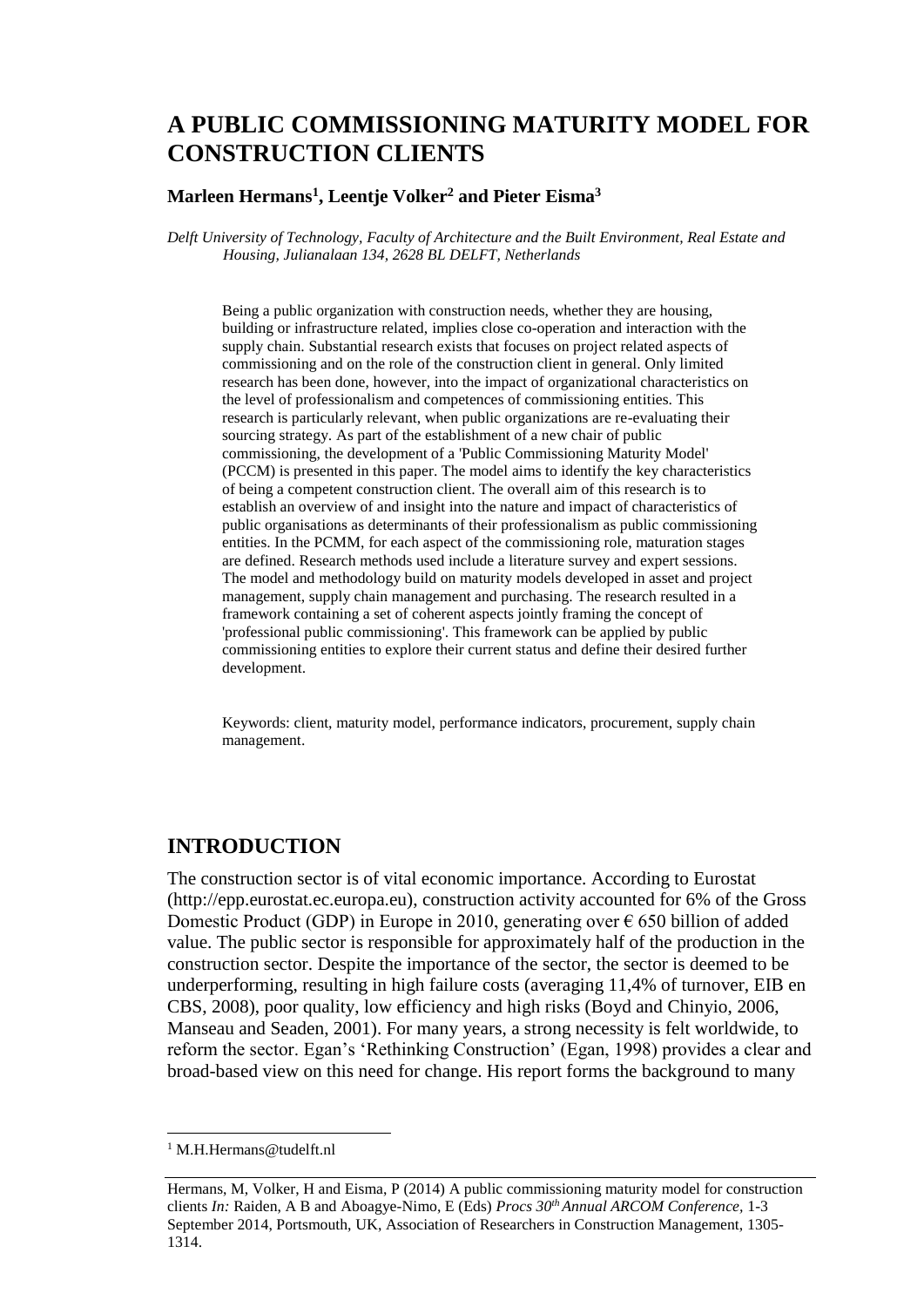nation-wide, sector-specific or organization-based change programmes in the industry afterwards.

Commissioning organizations ('construction clients') fulfil a dominant role in reform initiatives. For public organizations, expectations seem to be even higher. Their evident social responsibility induces a role of 'launching customer'. Both as an owner and due to their social-political responsibilities, public clients are expected to actively contribute to the innovation and improvement of the building sector (Boyd and Chinyio, 2006). OECD (http://stats.oecd.org/glossary/detail.asp?ID=5862) defines a construction client as *"the natural or legal person for whom a structure is constructed, or alternatively the person or organization that took the initiative of the construction."* Most scientific publications use a similar concept, with Boyd and Chinyio (2008) and Haugbølle and Boyd (2013) specifically focussing on the role and characteristics of construction clients. The OECD-definition does, however, not explicitly recognize the role of clients in the existing stock of assets, although the volume of construction activity related to existing assets (maintenance, renovation, transformation) is substantial compared to new building. The connection between construction clients and the existing building stock is not too prominent in scientific literature either.

A multitude of studies has been executed in the area of public sector purchasing and procurement, new contract forms, public private partnerships, the briefing process, risk management, etcetera. In the majority of cases though, this research focusses on the commissioning role in specific projects or activities, and the ability of a construction client, whether public or private, to successfully manage those projects. Where the role of the construction client as a commissioning agent in single projects receives ample attention, the role of the construction client as a commissioning organization has only rarely been recognized (Eisma and Volker, 2014).

Since only limited research has been done into this specific area, there is an evident need to address organizational issues of public construction clients in research and contribute to knowledge development in this area. Given the impact of the construction sector and the dominant role of public clients, the research theme can be considered of substantial value to the sector as well as to the academic world. As many public organizations repeatedly (for instance municipalities, provinces, universities or hospitals) or even continuously (for instance housing associations, state building or infrastructure authorities) perform the role of public client in the development, renovation or maintenance of their assets, they can be considered to be 'commissioning organizations'. It is therefore interesting to examine the relationship between organizational characteristics and commissioning professionalism. Repeated commissioning tasks might require a higher level of professionalism than 'one-off' commissioning activities in public organizations with a limited asset stock.

In this paper the development of a Public Commissioning Maturity Model (PCMM) is described. First the research context and methodological development process is explained. In the following sections the concept and aspects of the maturity model are presented, followed by the draft version of the model that was validated in a series of expert sessions. Finally, further research is discussed.

## **RESEARCH CONTEXT AND APPROACH**

### **Aim of the research**

Unfortunately a recognized, coherent definition and representation of the characteristics of the commissioning role of public organizations is not yet available.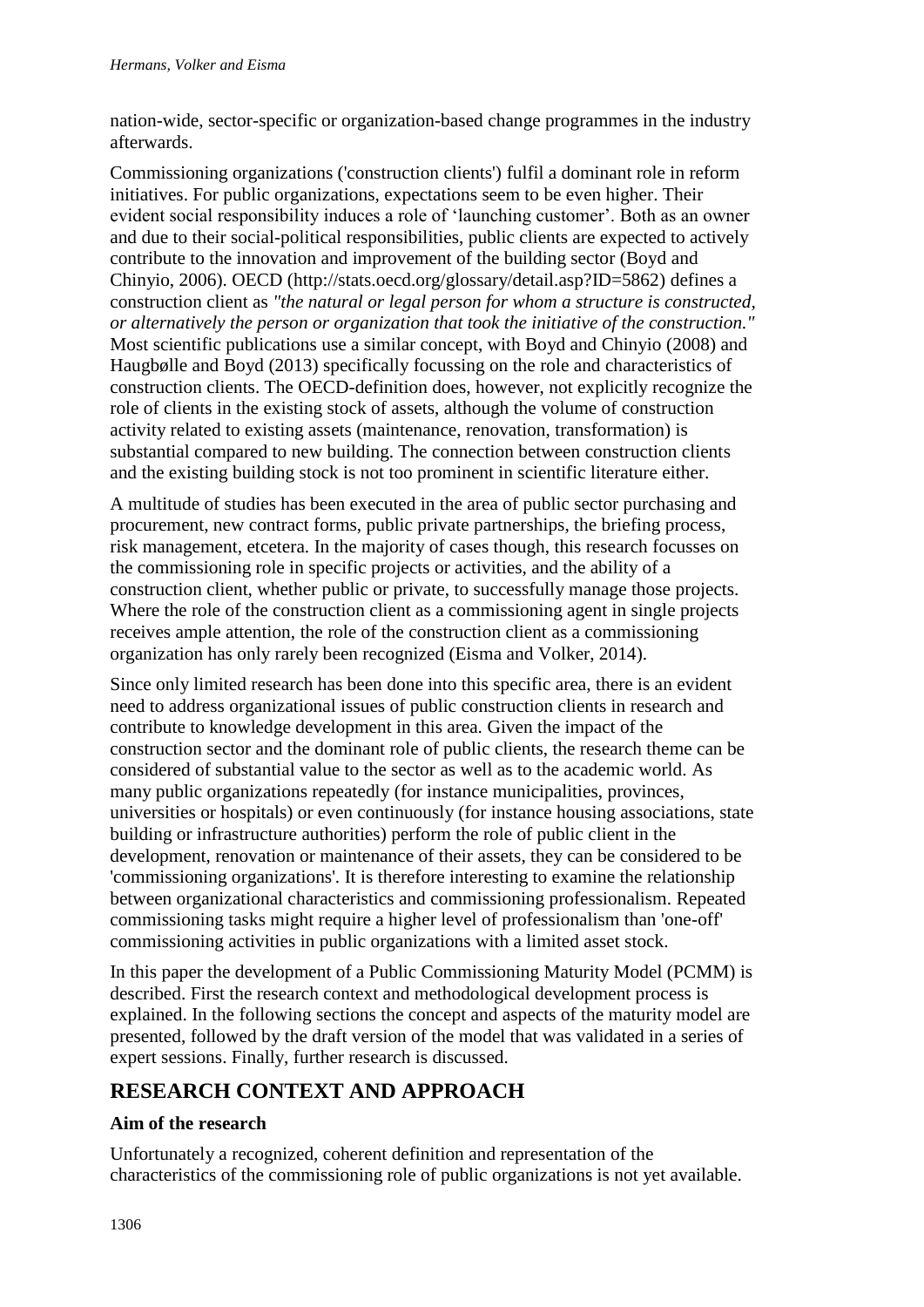In the Netherlands, the Dutch Construction Client Forum recently established a new Chair at Delft University of Technology to specifically investigate and elaborate on this field. The aim of this chair is to establish an overview of and insight into the nature and impact of characteristics of public organisations as determinants of their professionalism as public commissioning entities.

As a starting point, research within the chair focuses on developing a 'maturity model' to investigate the level of competence of public construction clients. In this paper the development of this model will be described. The Public Commissioning Maturity Model (PCMM) aims to raise awareness among construction clients' organizations to the range and width of their commissioning task and is designed to be applied by board members and managers. The model provides a means to elicit discussion on the current and desired state of the organization's competences. The model is not configured for numerical ranking, sector-wide monitoring or benchmarking purposes.

#### **Research approach**

First, the results of an international literature survey by Volker and Eisma (2014) were used to construct a preliminary set of elements correlated to the concept of 'public commissioning' in the built environment. For some specific areas, additional scientific literature was required, for instance on commissioning aspects related to public values and governance issues, as scientific literature from within the domain of the built environment appeared to be limited and these issues were indicated to be relevant by the construction clients forum. These scientific results were supplemented with an analysis of the viewpoints of the Dutch Construction Clients Forum regarding the tasks and responsibilities of public construction clients. In this Forum (www.opdrachtgeversforum.nl) twelve large public construction clients are represented to jointly discuss and further develop their commissioning role.

Next, literature on 'maturity models' as a tool to identify organisational development stages was studied, in order to obtain design criteria for a new maturity model. Steenbergen *et al*. (2010) provides guidelines for the development of maturity models, and recommends comparison with existing models, followed by an iterative procedure to define focus areas and capabilities, starting from literature, including expert input and possibly surveys in order to obtain a generally agreed model. This procedure is followed in the design of the PCMM.

As public commissioning was found to be an overarching concept, designing a 'maturity model' for public commissioning would need to interlink organisational development in a variety of domains. It is in this connection that the maturity model for public commissioning adds to existing knowledge and existing maturity models. This phase of the research project therefore covered studying literature on existing maturity models developed for adjacent areas, such as the Infrastructure Maturity Model of Volker *et al* (2013) and Project Management Maturity Model of Ibbs and Kwak (2000). This study covered both the aspects to be included in the model as well as possible options for the maturity scale to be applied.

Then, all elements were summarized in an Excel sheet and clustered into a limited number of categories based on their similarities and differences, in order to obtain an comprehensible set of aspects to be covered in the maturity model. Furthermore, the development stages of maturity were elaborated. The combined results of the literature survey and insights from practice thus led to a draft version of the maturity model.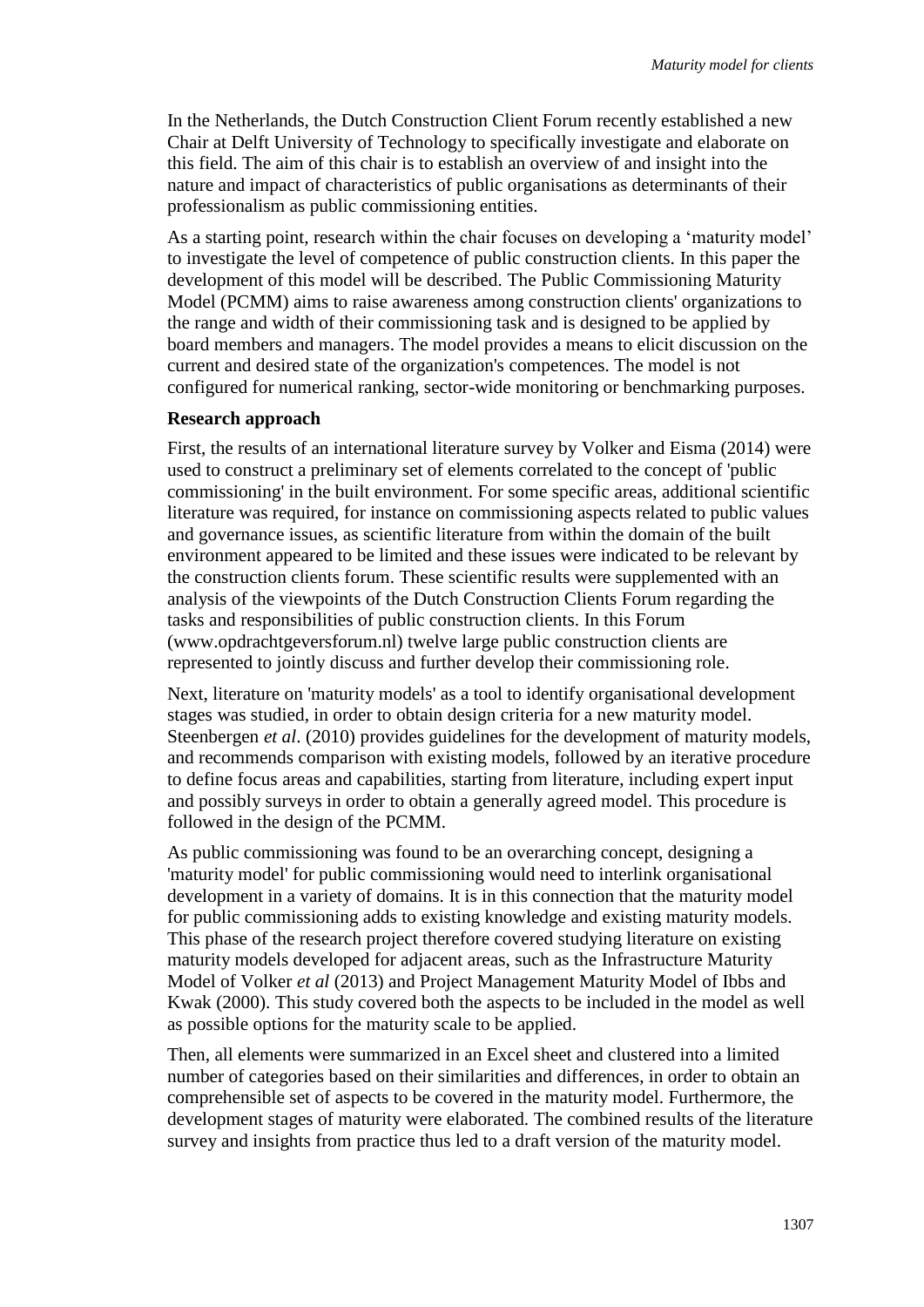This draft version was discussed in a structured discussion in four expert sessions, held in April 2014. Two sessions were composed exclusively of representatives of public commissioning organizations, one consisting of 6 board members representing 6 different public organizations and one session with 9 senior managers responsible for internal commissioning of projects in 7 public organizations. The other two sessions were held with a mixture of practitioners and scientists, all directly involved in commissioning related activities and research. In all sessions both the aspects and development stages used in the model were discussed thoroughly, as well as the practicality of the 'maturity model' as an instrument. All discussions were documented and analysed by the research team. The meetings followed a fixed agenda, that had been send to the experts for preparation beforehand. The combined results of the meetings were reflected in an adjusted pilot version of the maturity model.

# **THE CONCEPT OF MATURITY MODELS**

A maturity model describes key elements of effective processes connected to a specific organizational quality. The model draws the development path from an ad hoc, immature process to a mature, well-managed, disciplined and controlled process (Paulk *et al*., 1993). The assumption underlying maturity models is that a mature level of development, will lead to improved business performance and therefore better results. Maturity models are often used as a self-assessment instrument and to define opportunities for further organizational development (Mayer and Lemes Fagundes, 2009).

One of the first maturity models, the Capability Maturity Model (CMM), was designed for software processes in de late 90's, by Paulk *et al*. (1993). Subsequently, maturity models were designed for a variety of processes in organizations. A maturity model usually consists of a matrix with key process areas on the one axis and development stages on the other. For ease of use in self-assessment situations, maturity models generally comprise no more than 5 - 10 aspects, and 3 to 10 development stages. Most models use a 4 or 5 level Likert scale.

# **INVENTORY OF ASPECTS OF PUBLIC COMMISSIONING**

### **Results of literature survey on aspects of public commissioning**

Eisma and Volker (2014) performed a systematic literature survey on the knowledge currently available on public commissioning organizations. They found that academic scholars mainly focus on issues related to organising the project (procurement, contracting and management) and many fewer dealt with portfolio management, the internal organization of the client and their need to operate in a transparent, objective and accountable way. Eisma and Volker (2014) found ten main domains of aspects related to public commissioning in literature: (1) Collaboration, (2) Contractor selection, (3) Project performance, (4) Service delivery, (5) Public private collaboration, (6) Modernising construction, (7) Delay and cost overruns, (8) Innovation, (9) Integrity and (10) Public project management.

This survey revealed that the phenomenon of 'public commissioning' lacks an accepted definition, although literature covers many elements contributed to its professional execution. Public commissioning appears to be an overarching concept, referring both to project related aspects as well as to organisational issues. This notion should be taking into account when developing a maturity model for this field.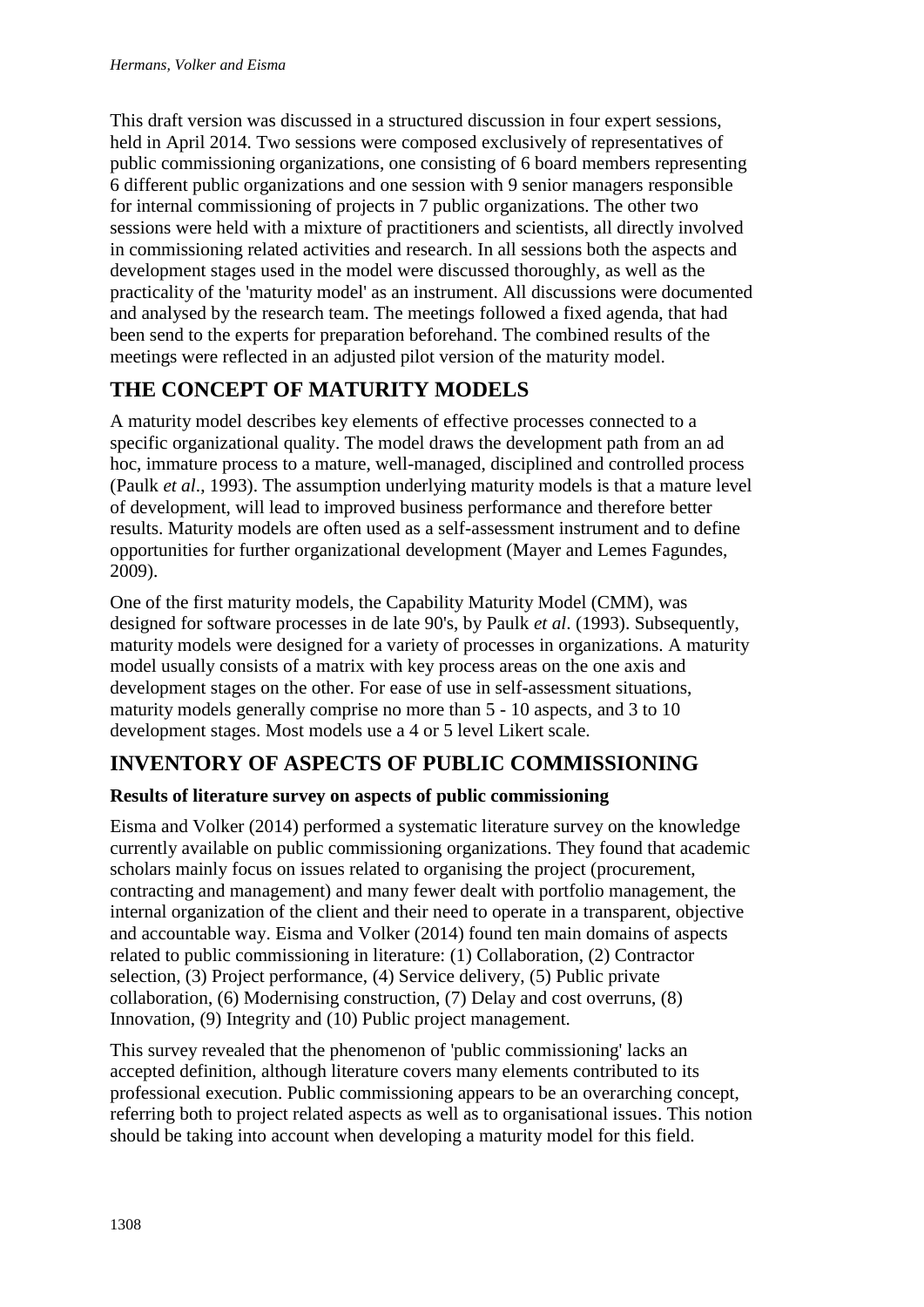### **Additional aspects covered by the Dutch Construction Clients Forum**

The analysis of the work programme, products and meetings of the Dutch Construction Clients Forum revealed similar themes as found in scientific literature. Issues such as public values (e.g. sustainability, cultural values), answering to public expectations and administrative frameworks (integrity, transparency and procurement law), the development of integral, LCC-related, decision models for outsourcing, and coherence between organizational policy, asset portfolio and projects are dominant in discussions within the Forum and are less dominant (though not completely absent) in literature.

#### **Aspects mentioned in existing maturity models**

#### *Generic maturity models*

A multitude of maturity models on organizational processes has been developed before. The PCMM will build on the more generic maturity models focussing on business performance or quality management, as improving the quality of public commissioning tasks can be seen as a part of the primary business process of public organisations. Examples are the Business Process Management Maturity Model (Rosemann and De Bruin, 2004) and the EFQM Excellence Model (www.efqm.org).

The EFQM Excellence Model can be seen as an important, often applied, framework for assessing organizational quality. The model distinguishes 'Enablers' - criteria that cover what an organization does, from 'Results' - criteria that cover what an organization achieves. As 'professional commissioning' could be considered to be one of the required qualities of a public organization, a maturity model for professional commissioning would, following this line of thought, capture the 'enablers' for commissioning. The enablers in EFQM-related assessment models cover aspects such as 'leadership, people, policy and strategy, partnerships and resources and processes, products and users'.

#### *Maturity models in related focal areas*

Several maturity models have been developed covering themes closely related to public commissioning. Each of these maturity models contains important elements, although none of them covers the full scope of commissioning. The following models can be explicitly mentioned for their obvious relevance to the subject and have been studied to elaborate and add to the aspects to be covered in het PCMM:

- · Infrastructure Management Maturity Model (IM3) (Volker, L. *et al*., 2013), investigating the organisational maturity in asset management, covering dimensions such as: information management, internal co-ordination, external co-ordination, market approach, risk management, processes and roles, and culture and leadership.
- · Supply Chain Excellence Maturity Model (SCEMM) (Noordhuis, M., Veen, van der, J., en Venugopal, V., 2013); investigating organisational maturity related to supply chain co-operation, based on EFQM and covering aspects such as: strategy and policy, organization and processes, monitoring and control, information technology, people and culture.
- Purchasing Excellence Publiek Model (MSU+) (www.nevi.nl); derived from the earlier Purchasing Excellence model developed by Robert Monczka. Investigating organisational qualities related to purchasing. The MSU+ model contains 8 strategic (insourcing / outsourcing, develop commodity strategies, world class supply base, supplier relationships, integration of suppliers,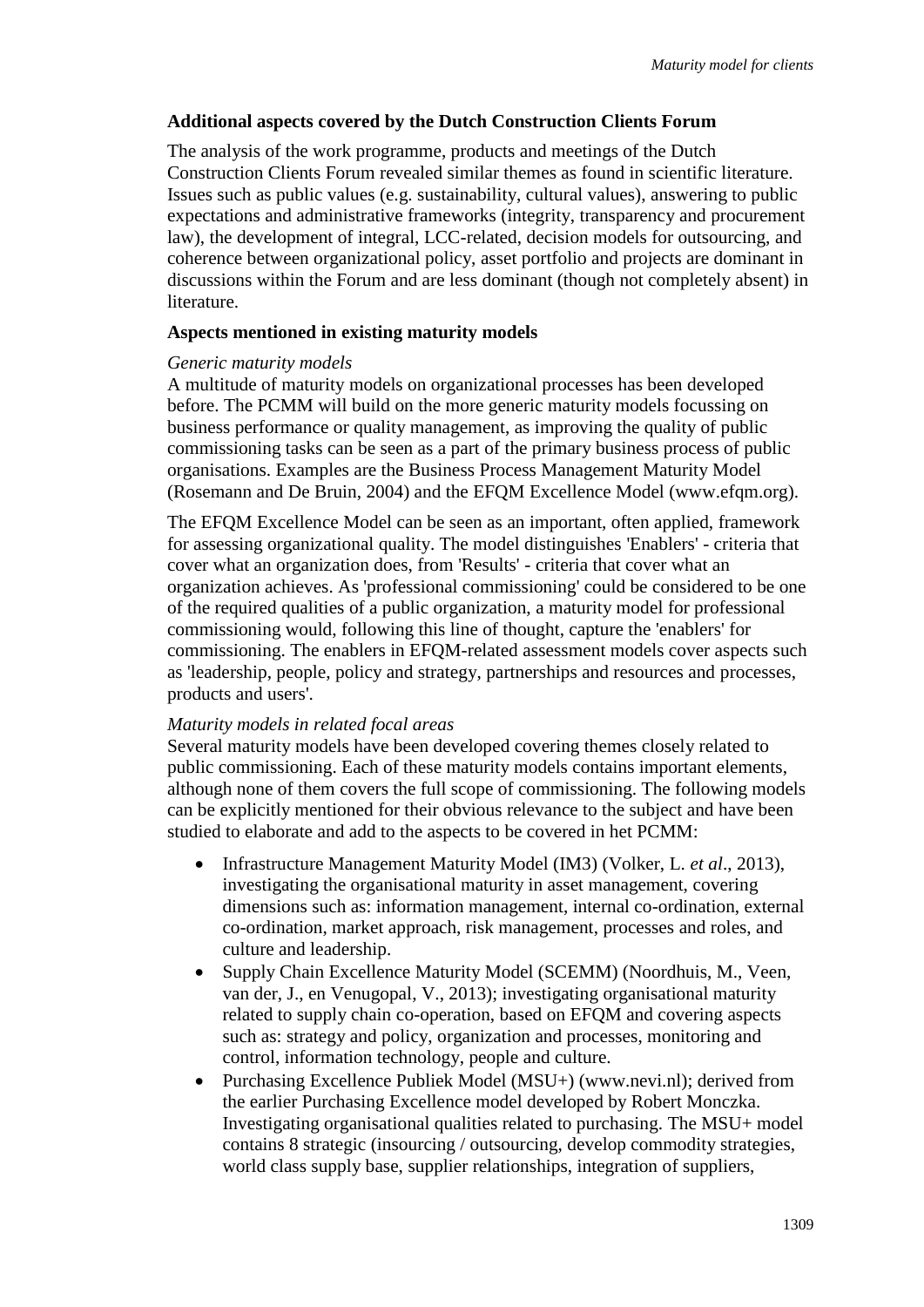supplier development and managing costs) and 6 supporting processes (strategies and plans, organization and team, deploy globalization, performance indicators, IS / IT systems, HRM and training).

- · Infra Maturity Tool (IMT) (Hertogh, M. *et al*., 2008); investigating the maturity of project management in complex projects, defining aspects such as: objectives and scope, stakeholders, financial management, organization and management processes, risks (threats and opportunities), contracting, legal consents, knowledge and technology.
- Project Management Maturity Model (Ibbs, C. and Kwak, Y, 2000), covering 8 knowledge areas related to the maturity of project management processes: scope, time, cost, quality, human resources, communications, risk, procurement.

This wide range of related models provided the context for the development of the Public Commissioning Maturity Model.

### **Identifying development stages**

Each maturity model contains a scale, mostly based on Likert, to identify the maturity level of the aspects considered. Often, maturity levels are related to the extent of implementation of specific solutions or methods. The Public Commissioning Maturity Model refrains from prescribing specific solutions. It is believed that no specific solution or application suits all types of public organizations, as mutual differences are substantial, for instance in primary goals, size of organization, number and type of outsourced activities.

The public commissioning maturity model is intended to judge the extent to which an organization succeeds in carrying out an integrated assessment of its actions related to the aspects incorporated, makes informed decisions related to the approach of each aspect and acts according to these decisions. The model should therefore, for instance, not value the application of integrated contracts as a 'higher level' of commissioning than the use of traditional contracts. It is the integral assessment and the related subsequent action that is deemed to indicate professional commissioning rather than the specific choice itself.

For each aspect, the maturity model requires the judgement of four interrelated and subsequent indicators: (a.) the integral approach to the aspect; (b.) the level to which an organization has defined SMART-goals for this aspect and is accountable for the results and systematically evaluates goals and results; (c.) the level to which this specific aspect is embedded in the organization and therefore is known and acted upon by the employees involved in the related processes; and, finally, (d.) the level to which this specific aspect is supported and secured by dedicated processes, methods, instruments.

For each indicator a five level scale is used, from 'low' to 'high'. Each aspect is scored in the same way. As the model supports self-assessment and aims to support internal discussions on the status, importance and required level per aspect, the individual scores per aspect remain visible. No final, overall, score is generated.

# **DRAFT MATURITY MODEL**

On the basis of the above sources and input, the first draft version of the Public Commissioning Maturity Model contained the following 8 aspects: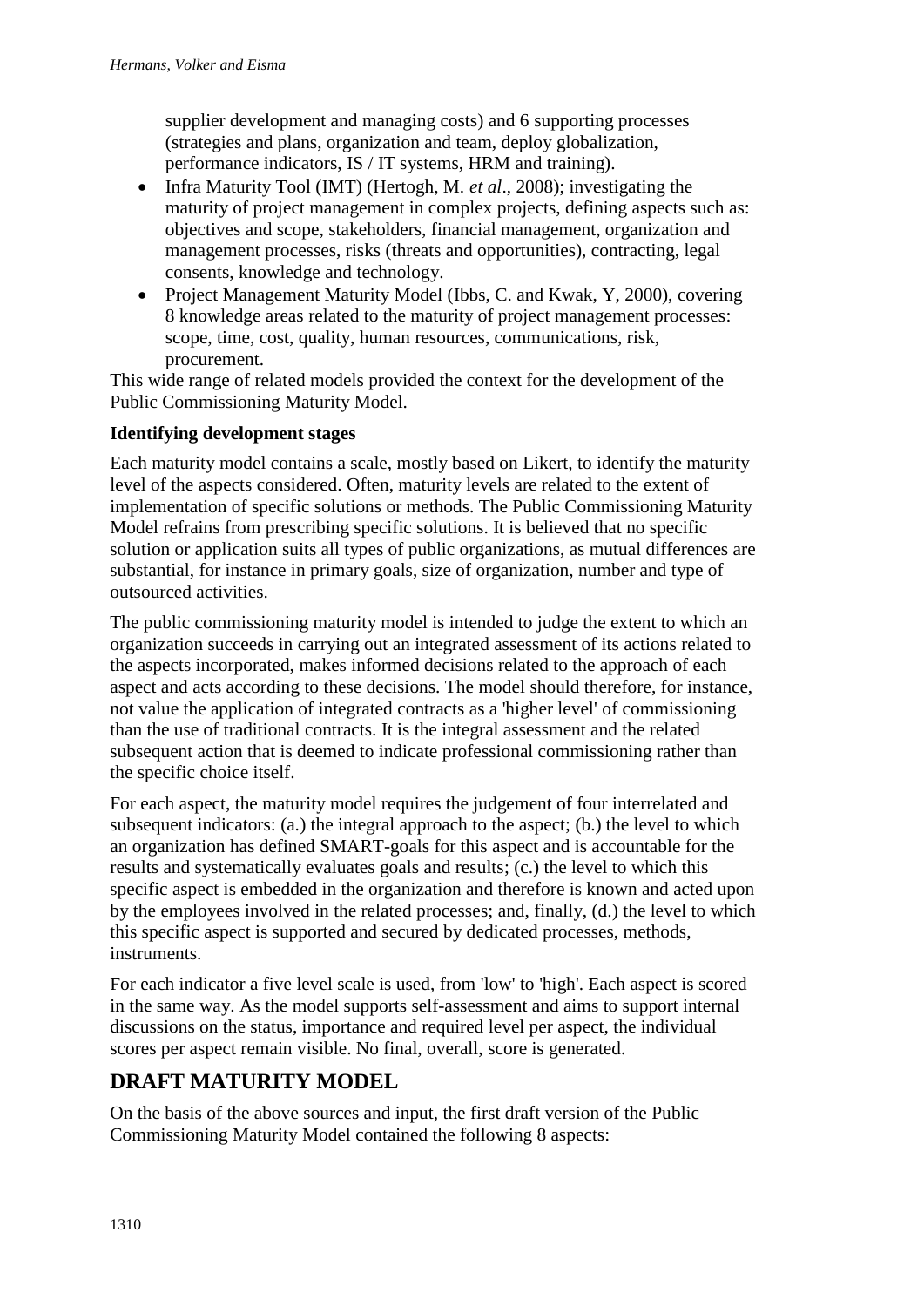1. Organizational strategy and policy; 2. Cultural aspects and HRM; 3.Stakeholder management; 4. Portfolio management; 5. Public values and responsibilities; 6. Administrative rules and frameworks; 7. Managing the supply side; 8. Managing projects and assignments.

The first three aspects reflect basic organizational competences and are derived from the 'enablers' described in the general business process and EFQM-maturity models. They reflect generic preconditions to successfully improve the quality of business processes (such as public commissioning). 'Organizational strategy and policy' covers the extent to which an organization has developed a specific commissioning related strategy and policy, is actively improving and - if necessary - innovating its commissioning role, and applies a dedicated change strategy when changing its role. 'Cultural aspects and HRM' looks into leadership aspects, the extent to which a governance structure enhances commissioning tasks, and whether the organization has commissioning as a focal area in knowledge management and HRM. 'Stakeholder management' covers the ability of an organization to answer to the needs and expectations of users, political and third party stakeholders and the internal organization throughout the life cycle of the built environment. It also looks into the adequate interaction with and positioning of stakeholders in commissioning processes.

The next set of aspects cover specific public commissioning related issues. These issues are mainly derived from the literature on public commissioning and practitioners input from the Dutch Construction Clients Forum, and elements derived from the above mentioned related maturity models: 'Portfoliomanagement' includes the presence of a view on the total stock of work to be outsourced. The coherence between the performance of the portfolio and the requirements to individual projects and tasks (van der Velde, Klatter, and Bakker, 2013) should be taken into account. The aspect also regards the use of integral, TCO-oriented, decision models for choosing appropriate collaboration and contract forms (e.g. framework agreements, public private partnerships, integrated contracts, traditional contracts), covering both investment as well as exploitation related decisions on maintenance and management (Miller and Evje, 1999).

Aspects 5 en 6 specifically relate to the 'public' nature of construction clients. Aspect 5, 'Public Values and responsibilities', looks into the ability to incorporate a social mission and public values, including launching customership and exemplary behaviour, in the commissioning role. Many public construction clients serve as an example for less experienced construction clients (Winch, 2010). Public construction clients can motivate parties involved as well as other construction clients to strive for, for example, higher sustainability levels (Warren, 2010). Also the protection and upkeep of cultural and historic values and spatial quality are elements covered in this aspect. 'Administrative rules and frameworks' covers the ability to work according to administrative legislation and frameworks. Public organizations should abide to explicit and implicit rules regarding integrity, transparency, legitimacy and efficiency and procurement regulations (Schlössels and Zijlstra, 2012). The ability of an organization to deal with these expectations and still be effective in its commissioning role is covered in this aspect.

Aspect 7, 'Managing the supply side' covers the organizational competences related to supply management and purchasing excellence and is therefore strongly related to the above mentioned MSU+ and SCEMM- models. This aspect involves the ability of the public organization to 'read', collaborate with and obtain maximum added value from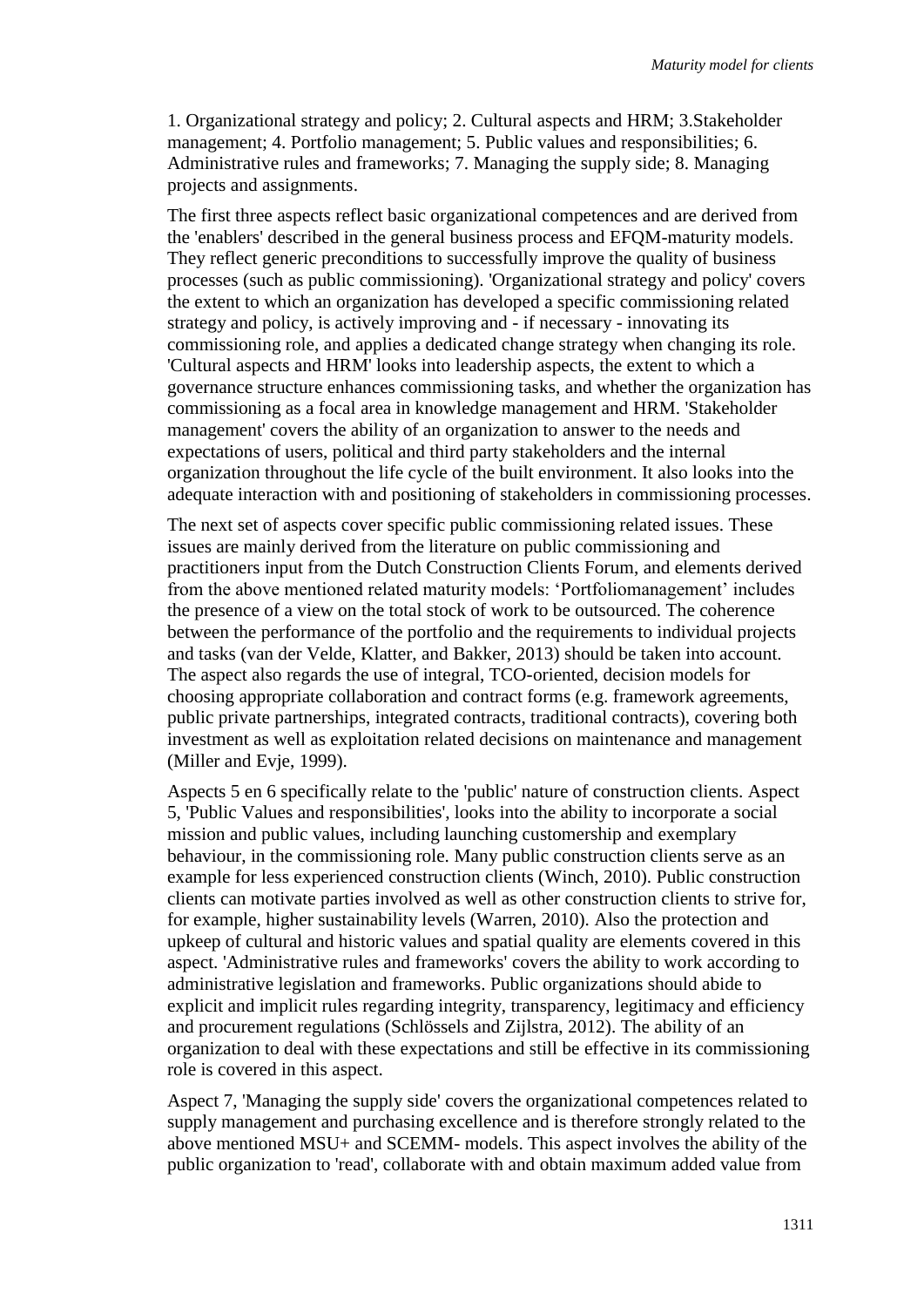its suppliers (Doloi, Iyer, and Sawhney, 2011). 'Managing Projects and Assignments' focusses on the competence of the organization to professionally manage its commissioning role in specific assignments, such as projects or maintenance tasks. The aspect covers similar subjects as included in the IM3 and Project Management Maturity Models discussed above. It looks at the organization's ability to specify, tender, contract and manage its outsourced activities. This aspect is strongly related to aspect 7, but covers the 'internal' abilities of the organization, including the competent application of different types of contract forms and the ability to skilfully manage projects (Hall and Holt, 2002).

# **FEEDBACK FROM EXPERT SESSIONS**

Based on the draft version of the maturity model, a series of expert sessions was conducted to validate the design and functionality of the model. The expert sessions confirm that a maturity model for public commissioning is a valuable contribution to the knowledge field, specifically due to the overarching view combining organizational issues and project related competences. Also the experts felt that the aspects included in the model cover the relevant aspects of public commissioning. The experts suggest to add creativity and flexibility as important characteristics of any professional public commissioning organization and to separate culture and HRM into two individual aspects.

*Figure 1. Final set of aspects* 



The development of the model from the focal point of enhancing awareness rather than providing a 'ranking and scoring' instrument, was applauded. At the same time, a 'sticks and carrots' effect was anticipated when results were shared between organizations. Experts valued the method chosen to define maturity levels on the basis of 'well-founded approach', but thought that scoring four indicators per aspect might easily lead to administrative behaviour, rather than thorough discussions. A generic four or five level method was deemed more practical. The current indicators should than serve as a basis for describing each level, but should not be used for scoring purposes.

The experts recommended to include an explanation of the mutual connections and interdependencies between the different aspects. Also, the experts asked to provide a clear guidance and explanation to the maturity model to enhance self-assessment possibilities. The suggestion was made to further develop the maturity model as a basis for a guided workshop within public organizations.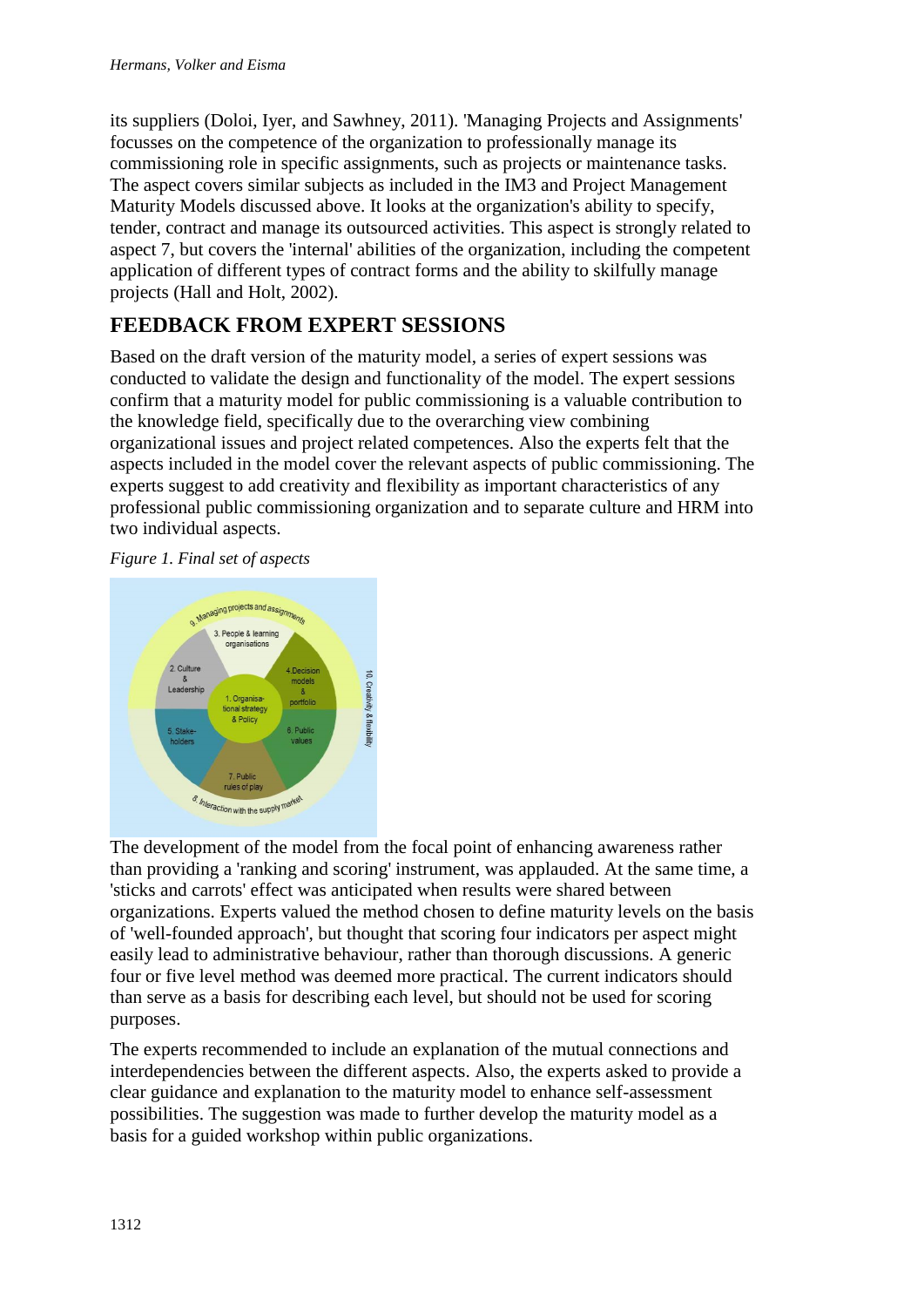After discussions in expert panels, the following draft version of the Public Commissioning Maturity Model can be presented (see Figure 2).

| Aspects of professional public commissioning |                          |              |                 |             |                    |                 |             |              |                |                 |      |
|----------------------------------------------|--------------------------|--------------|-----------------|-------------|--------------------|-----------------|-------------|--------------|----------------|-----------------|------|
|                                              |                          |              |                 |             |                    |                 |             |              |                | Optimized       |      |
|                                              |                          |              |                 |             |                    |                 |             |              |                | Managed         | Matu |
|                                              |                          |              |                 |             |                    |                 |             |              |                | <b>Standard</b> | lą.  |
|                                              |                          |              |                 |             |                    |                 |             |              |                | Repeatable      | leve |
|                                              |                          |              |                 |             |                    |                 |             |              |                | Ad hoc          |      |
| Organisational                               | <b>Culture and</b>       | People and   | <b>Decision</b> | Stakeholder | <b>Public role</b> | Public rules of | Interaction | Managing     | Creativity and |                 |      |
| strategy &                                   | leadership               | learning     | models and      | mngt        |                    | play            | with supply | projects and | flexibility    |                 |      |
| policy                                       |                          | organisation | portfolio       |             |                    |                 | market      | assignments  |                |                 |      |
|                                              | <b>ASSATA</b>            |              |                 |             |                    |                 |             |              |                |                 |      |
|                                              | $\overline{\phantom{a}}$ |              |                 | ς           | 6                  |                 | 8           | q            | 10             |                 |      |

*Figure 2. The resulting draft version of the Public Commissioning Maturity Model*

## **DISCUSSION AND FURTHER RESEARCH**

Developing a maturity model in the area of public commissioning appears to be essential for the further development of the field. Based on a literature survey and thorough analysis of existing maturity models, a concept version of the Public Commissioning Maturity Model was developed. The results of the expert sessions will be used to improve the maturity model. We are currently preparing the application of the model in 3 to 5 cases, leading to a tested first version of the maturity model. A detailed explanation of the contents and application of the maturity model will be prepared and supporting material for workshop-based discussion sessions within public organizations will be provided.

Based on the experiences of the development of this model, we are convinced that a maturity model for public commissioning adds to the development of the existing body of knowledge on the role of public construction clients. Further research could be aimed to establishing successful approaches towards securing public values, improving business and public administration, purchasing and procurement, and decision models. Research could also incorporate the relationship between aspects and maturity levels and the actual performance of commissioning organizations. As a first step towards establishing this relationship, preparations are made to perform a large survey among public clients. The development of such a large a dataset could provide a representative picture of the commissioning activities of individual commissioning organizations and purvey insight into their commissioning results.

## **REFERENCES**

- Boughzala, I. (2013). A Community Maturity Model: a field application for supporting new strategy building. *"Journal of Decision Systems"*, **23**(1), 82-98.
- Boyd, D., and Chinyio, E. (2008). Understanding the construction client. Oxford: Blackwell.
- Doloi, H., Iyer, K. C., and Sawhney, A. (2011). Structural equation model for assessing impacts of contractor's performance on project success. *"International Journal of Project Management"*, **29**(6), 687-695.
- Egan, J., (1998). *"Rethinking Construction"*. The report of the construction taskforce, Norwich: HMSO, URN 03/951.
- EIB and CBS (2008), Trends and Cijfers, *"Land + Water"*, **6/7**, 53.
- Eisma, P. R., and Volker, L. (2014). Mapping fields of interest A systematic literature review on public clients in construction. Paper presented at the CIB W118: Clients and Users, Kopenhagen.